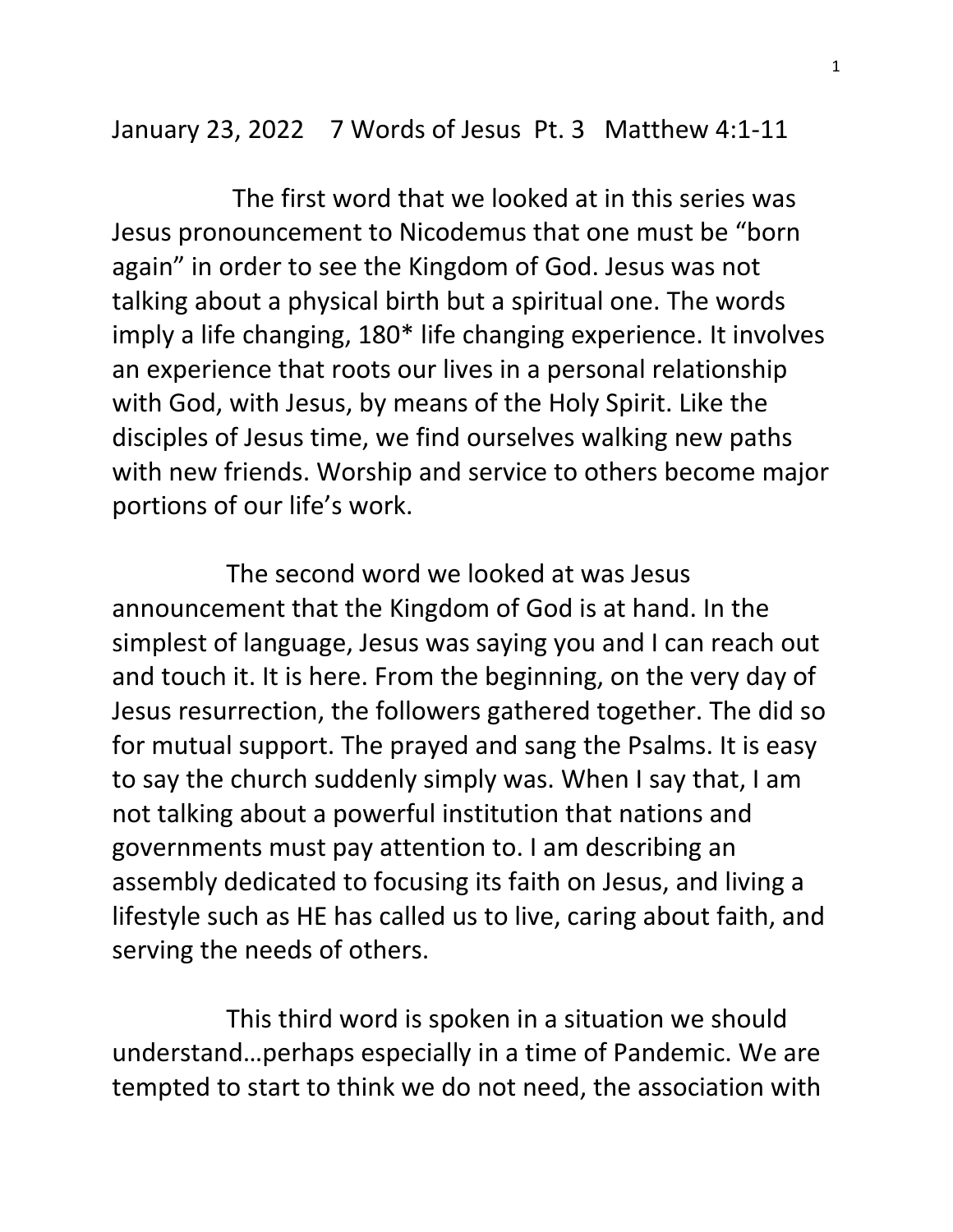the church. We are tempted to think the fellowship was nice, but that we can live without it, if we must. We have broken the routine of gathering together, for the safety of ourselves and loved ones, and for the safety of society at large. All of us have felt the touch of tempter's hand, to just have another cup of tea.

 Jesus had been in the wilderness, fasting and praying for 40 days. When you fast, you must drink quantities of water, or health is permanently damaged. Jesus was about to begin the most vigorous part of HIS ministry. HE would walk everywhere HE went. HE would teach as long as the crowds gathered and remained with HIM to hear. When HE encountered the sick, or when people brought their loved ones to HIM for healing, HE healed them. It is obvious from the Gospel accounts Jesus days were long and wearying. But at this point (Matthew 4:1-11, HE is weakened by HIS fasting. And HE is hungry.

 Satan points out the rocks in the desert that are about the size of a loaf of bread and he urges Jesus to use HIS power to turn them into bread. He urges Jesus to break the bread and eat it, to satisfy HIS hunger. Jesus response, is that, "man does not live by bread alone, but by every word that comes from the mouth of God."

 It needs to be remembered that Satan's invitation was actually a challenge. What Satan said to Jesus was, "If you are the Son of God…tell these stones to become bread." If you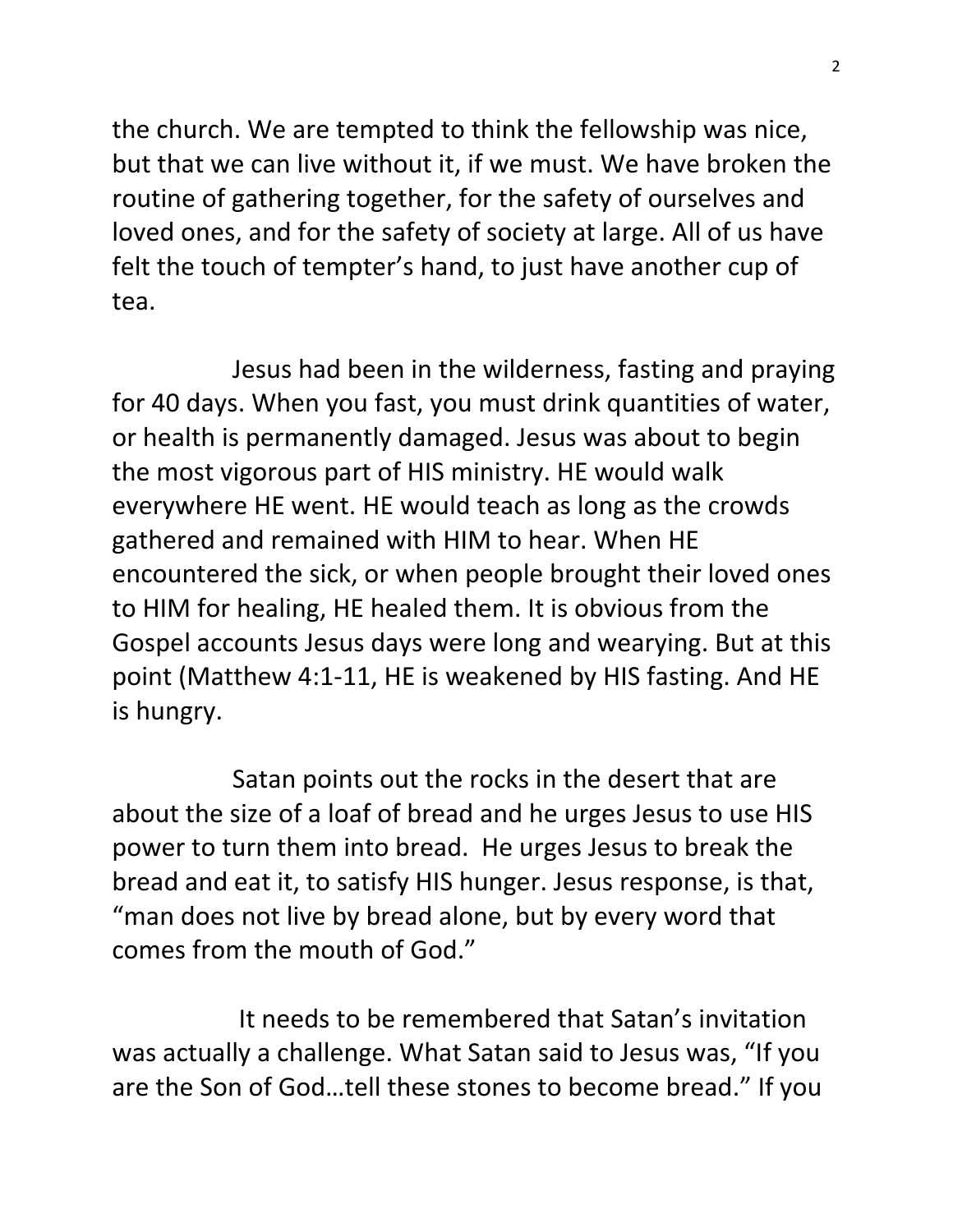are the Son of God, don't spend time in idle talk. Show me! It was a command that Jesus should obey, and respond to Satan's demand. Jesus refuses to do so. In fact Jesus does not just cook up an answer out of HIS own human mind. HE quotes the book of Deuteronomy in the Old Testament. Chapter 8 verse 3. It is a commentary on the manna provided by God to the Hebrews when they were in the wilderness, led there by Moses. God provides the manna so that the people would understand…they do not live because they eat bread…but because they depend on the word God has given.

 We are on a journey. And it is not an easy trip to make. We are not flying first class in a Jet, and served food and drink, as though we were the movers and shakers of the world. To be the principled people of God, people who exercise faith, and are led by the Spirit of God we do not bread. We need…must have…the singular resource of the Biblical message…the whole of the Biblical message.

 Jesus was not saying food and nutrition are irrelevant. HE was claiming that to be the children of God, in HIS case God's Son, bread is not the important thing. The word of the Lord is! And it is a matter of history. Every significant movement of the Spirit of God has involved a rediscovery of the Biblical message. Again, I am not talking about the Church as a powerful institution or a center of wealth. I am speaking about its ability to stir the hearts of people who wind up making the world a better place to live.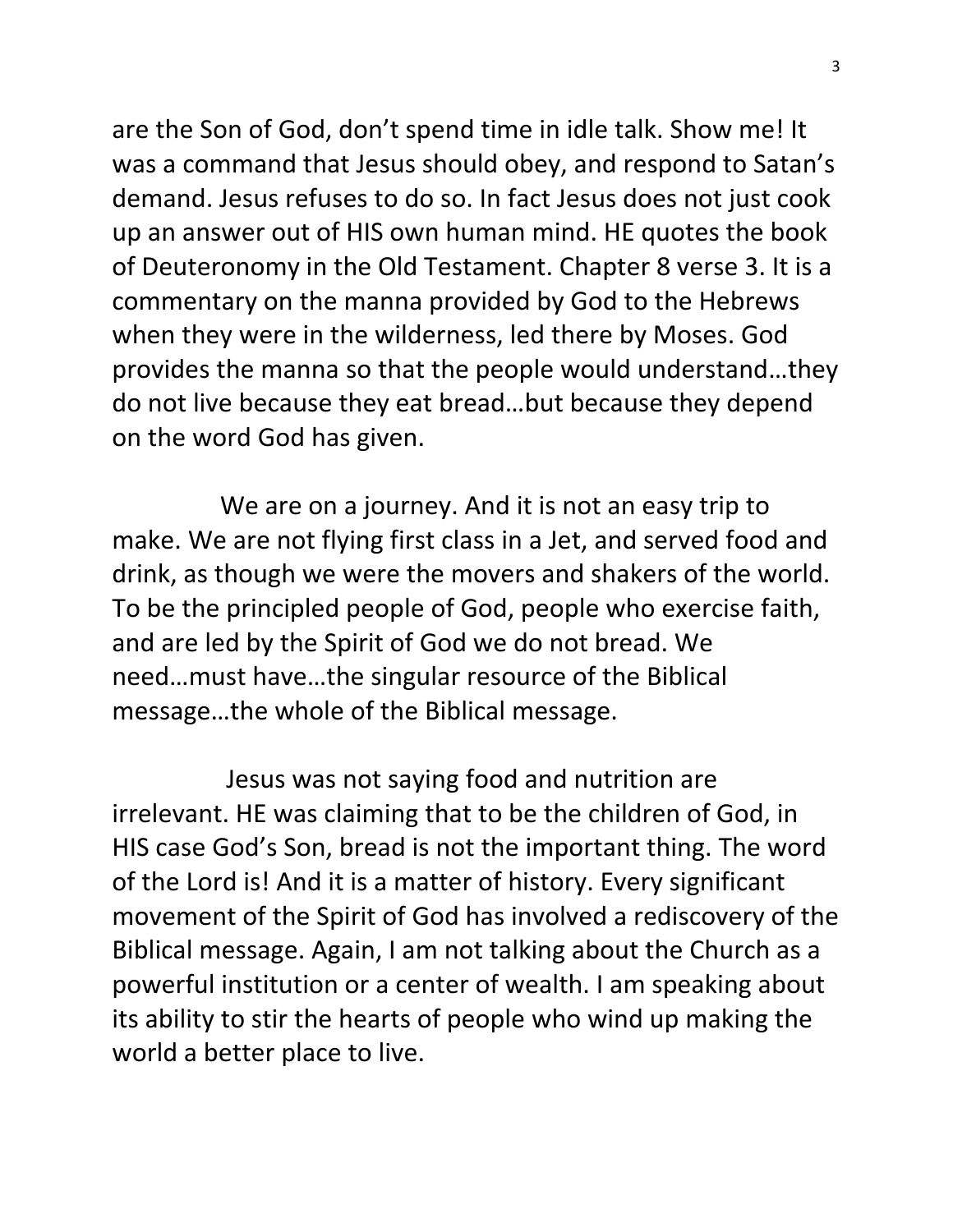That all of the 12 disciples, the exception being John, paid with their lives to tell people about Jesus dying to save us from sin, makes the point. There was no sacrifice they thought of as too much to offer in the service of the Lord God, and the people whom they met. It was not just the churches that emerged from those efforts. Orphanages were created to save abandoned and unwanted children. A fact of history. Women over time ceased to be property and have become the partners they were supposed to be according to the word. Martin Luther did not set out to create a Protestant Reformation, but it occurred and the Bible was rediscovered as the spiritual resource it was intended to be.

 I have told the story of a truck driver named Dave, who reading the Book of Proverbs said to me, "Man you could build your life on this stuff!" He was a member of a Bible study group I led when I served St. Andrew's, New Liskeard in northeastern Ontario. We remained friends until he died, shortly after I retired due to health issues in 2006. His words still echo in the hallways of my mind. The Church gets in trouble every time that she strays away from the Biblical roots of the faith.

 Mankind still needs, not just food for the body, but food for the soul, the spirit, and the mind. Our strength is not in being able to point to a denominational or local label. Our strength lies in the fact that people, our neighbours may get to know us, as folk who stand with Jesus in being fed by a continued and continual diet of the words God has given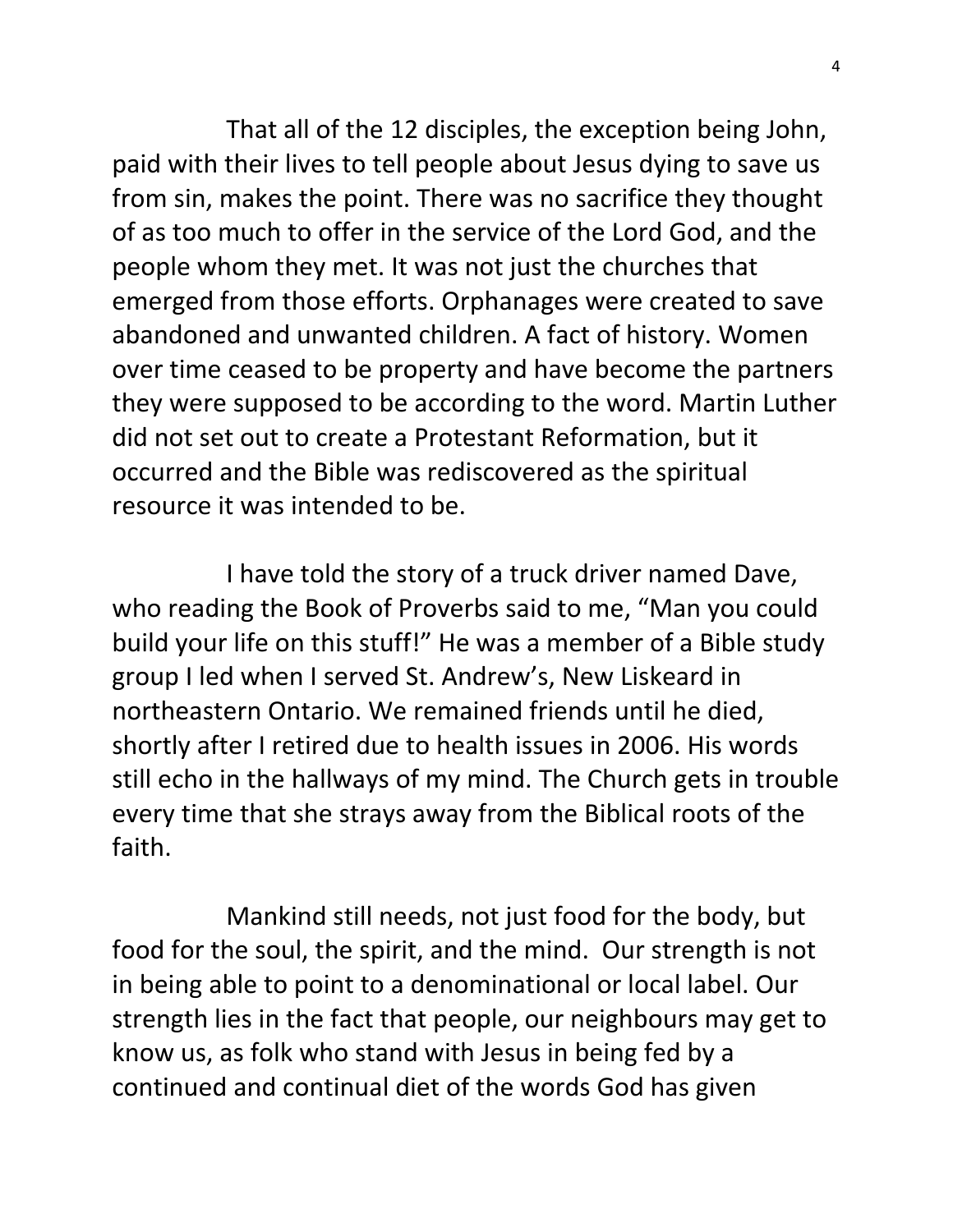us…proven to nurture our spiritual nature, grooming us to love our fellows, and changing our values so that we support one another regardless of race, class, or ethnic background.

 It is intriguing that the only times Jesus did not perform a miracle, was when someone demanded HE do so to validate HIS claim to be the Son of God, and the saviour of mankind. He refused to free HIMSELF of the cross. HE refused to demonstrate HIS divinity for Herod. When HE was being beaten, HE refused to act the part defined by people who had no understanding of who HE is, or what HE had come to accomplish. At the end of the conversation that began with the words, "Man does not live by bread alone," Jesus said, "Away from me Satan…and Matthew tells us….Satan obeyed, could not do anything else but obey, and "angels came and attended HIM." (Matthew 4:10&11)

 Jesus prayed in the desert. If you wonder what HE prayed for the proof is in the pudding. Jesus said, "It is written, 'worship the Lord your God and serve HIM only.'" At that point Jesus saw and understood as a man, what roads to walk, what words to say, and whom it was HE should heal. You and I are blessed that HE was willing to walk the miles, and suffer the cross for us. "Man does not live by bread alone; but on every word that comes from the mouth of God."

Let us pray.

 Lord we thank you that we may indeed worship expecting that the focus of the service will be the reading of